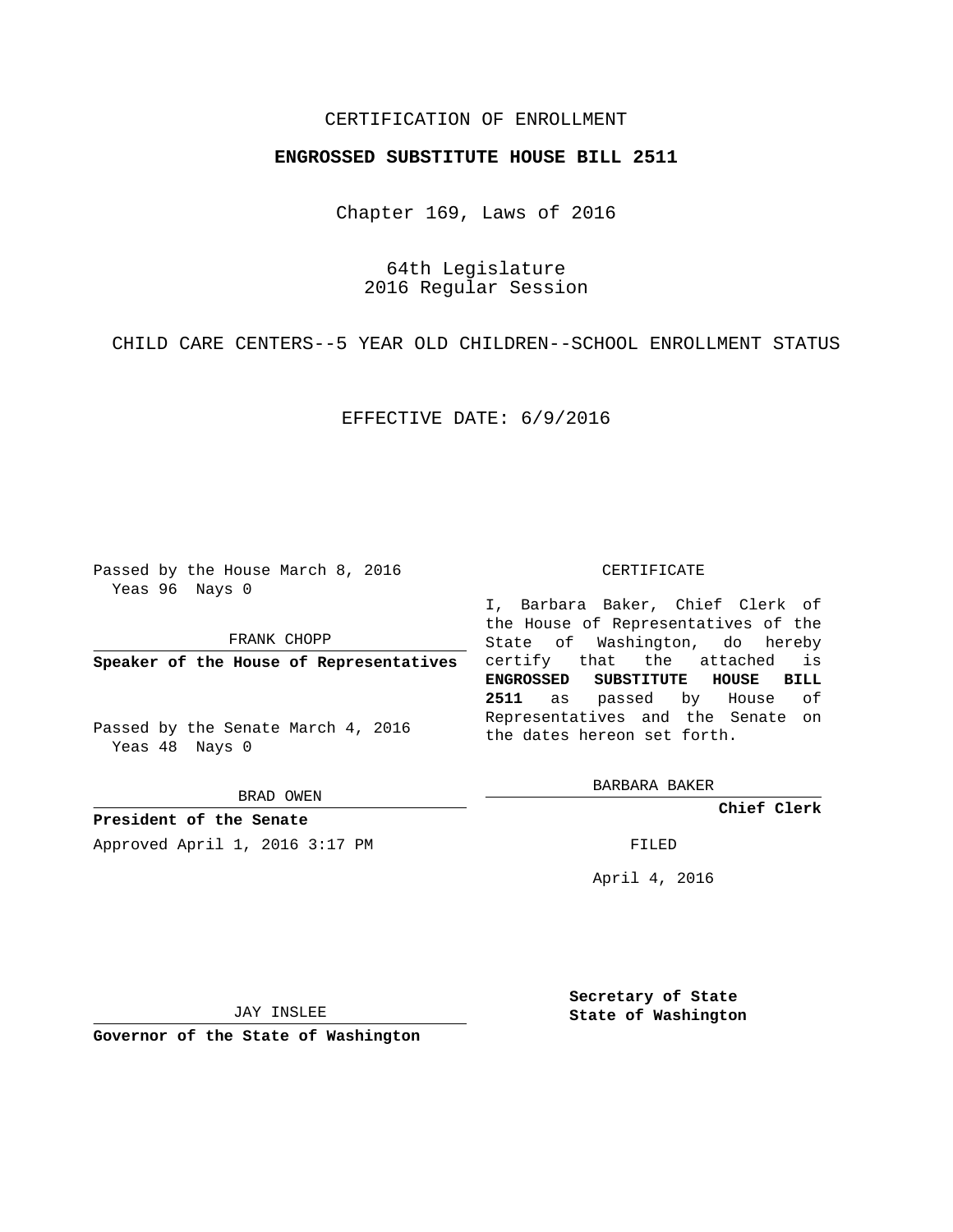## **ENGROSSED SUBSTITUTE HOUSE BILL 2511**

AS AMENDED BY THE SENATE

Passed Legislature - 2016 Regular Session

# **State of Washington 64th Legislature 2016 Regular Session**

**By** House Early Learning & Human Services (originally sponsored by Representatives Pike, Scott, Vick, Shea, Walsh, and Young)

READ FIRST TIME 02/02/16.

1 AN ACT Relating to child care center licensing requirements; 2 amending RCW 43.215.010; adding a new section to chapter 43.215 RCW; 3 and creating a new section.

4 BE IT ENACTED BY THE LEGISLATURE OF THE STATE OF WASHINGTON:

 NEW SECTION. **Sec. 1.** (1) The legislature recognizes that the high cost of quality child care places a heavy burden on Washington's poorest families. The legislature further acknowledges the administrative burden unnecessary regulations place on child care providers and the families they serve. The legislature finds that under current rule, child care providers may not serve five year olds attending school in the same group as five year olds not attending 12 school.

 (2) The legislature intends to allow child care centers to serve kindergartners in a mixed group or classroom without having to go through a waiver process. The legislature further intends to streamline the delivery of services to children while continuing to 17 protect their safety and well-being.

18 NEW SECTION. **Sec. 2.** A new section is added to chapter 43.215 19 RCW to read as follows: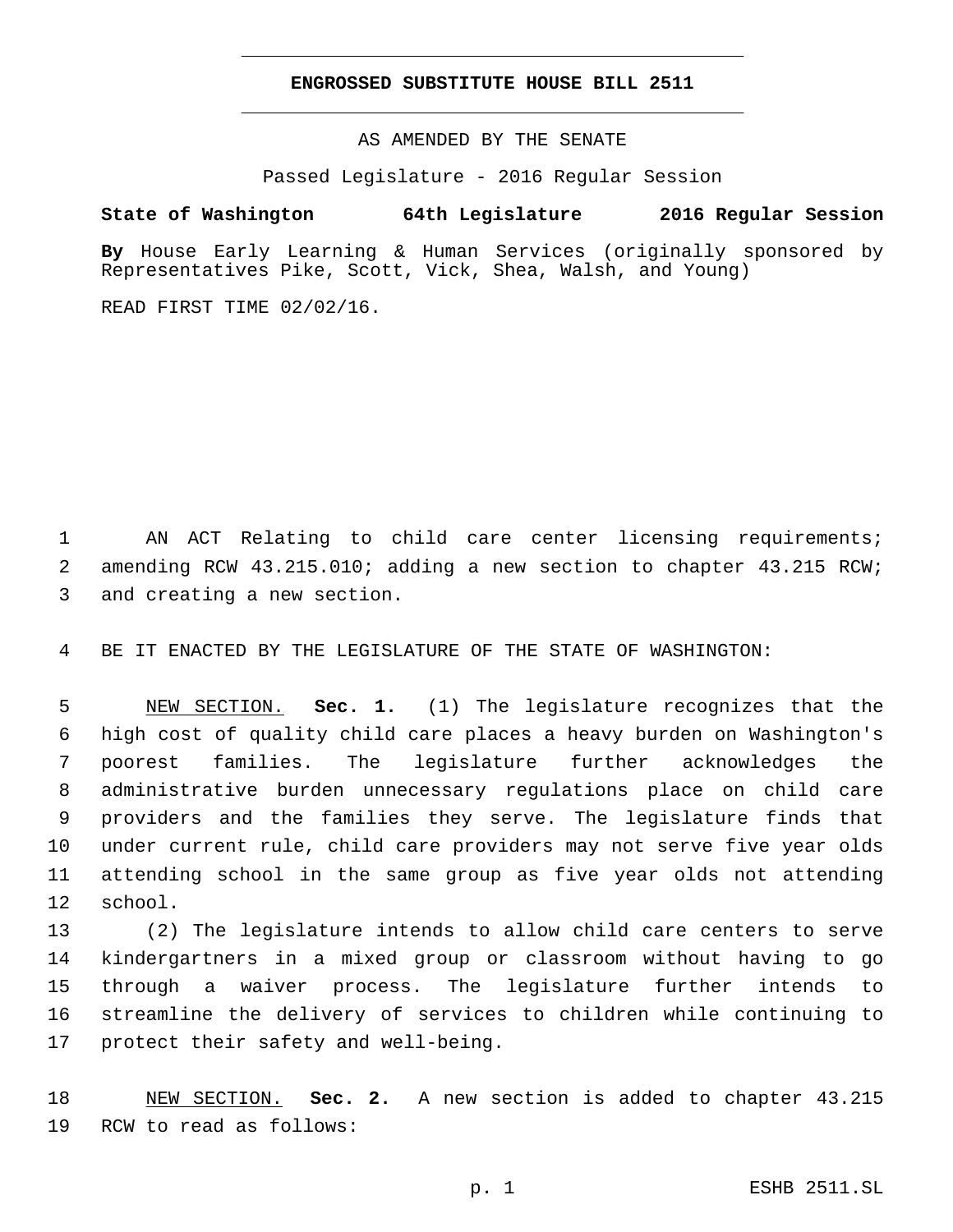For children ages sixty months through six years, the child's school enrollment status may not be used as a reason to require the child be placed within a specific mixed-age group. Nothing in this section changes or requires the department to change the staff-to- child ratio requirements for mixed-age groups that include children 6 who are ages thirty months through six years.

 **Sec. 3.** RCW 43.215.010 and 2015 3rd sp.s. c 7 s 19 are each 8 amended to read as follows:

 The definitions in this section apply throughout this chapter 10 unless the context clearly requires otherwise.

 (1) "Agency" means any person, firm, partnership, association, corporation, or facility that provides child care and early learning services outside a child's own home and includes the following irrespective of whether there is compensation to the agency:

 (a) "Child day care center" means an agency that regularly provides early childhood education and early learning services for a group of children for periods of less than twenty-four hours;

 (b) "Early learning" includes but is not limited to programs and services for child care; state, federal, private, and nonprofit 20 preschool; child care subsidies; child care resource and referral; parental education and support; and training and professional 22 development for early learning professionals;

 (c) "Family day care provider" means a child care provider who regularly provides early childhood education and early learning services for not more than twelve children in the provider's home in 26 the family living quarters;

 (d) "Nongovernmental private-public partnership" means an entity registered as a nonprofit corporation in Washington state with a primary focus on early learning, school readiness, and parental support, and an ability to raise a minimum of five million dollars in 31 contributions;

 (e) "Service provider" means the entity that operates a community 33 facility.

(2) "Agency" does not include the following:34

(a) Persons related to the child in the following ways:

 (i) Any blood relative, including those of half-blood, and including first cousins, nephews or nieces, and persons of preceding generations as denoted by prefixes of grand, great, or great-great;

(ii) Stepfather, stepmother, stepbrother, and stepsister;

p. 2 ESHB 2511.SL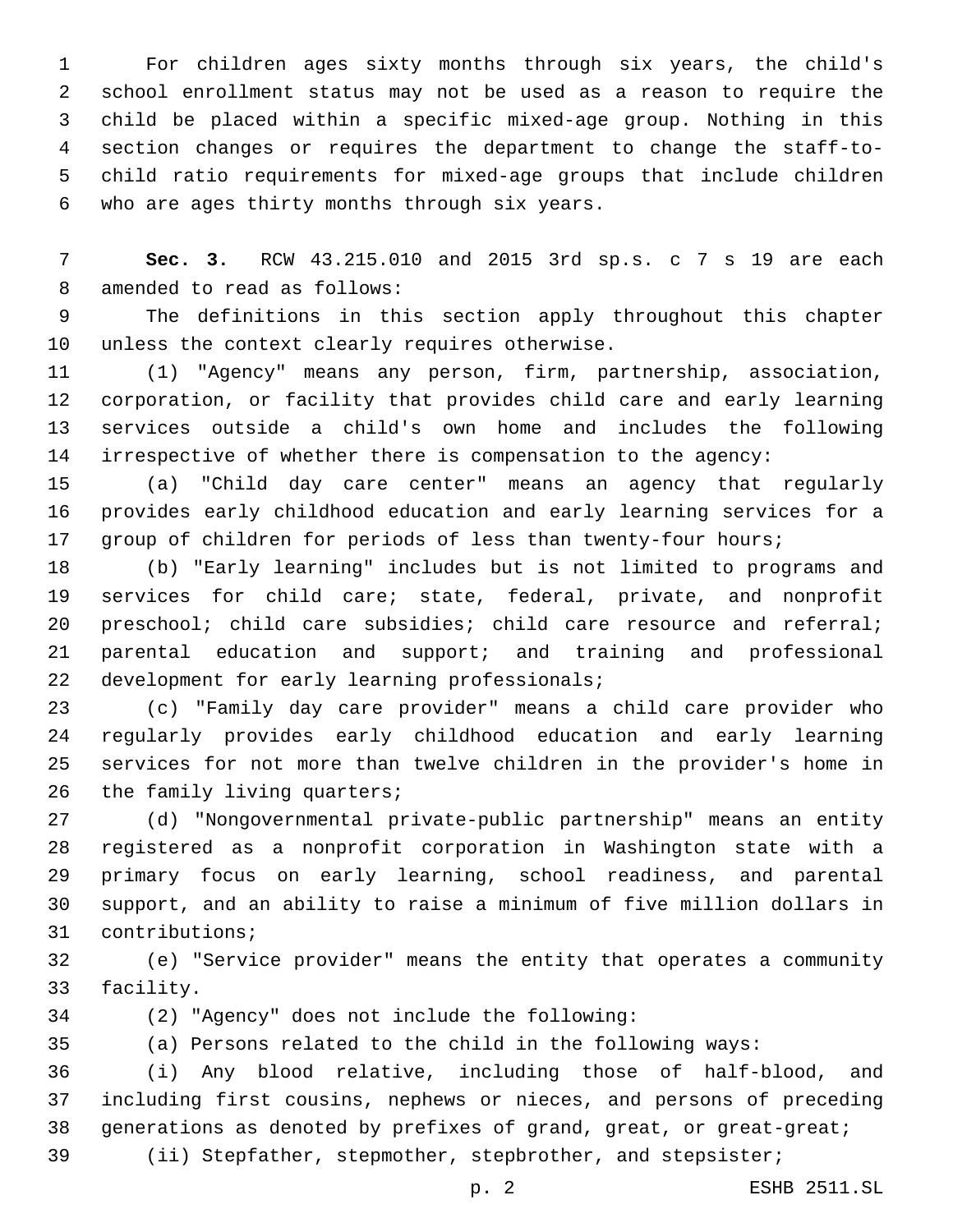(iii) A person who legally adopts a child or the child's parent as well as the natural and other legally adopted children of such persons, and other relatives of the adoptive parents in accordance 4 with state law; or

 (iv) Spouses of any persons named in (a)(i), (ii), or (iii) of this subsection, even after the marriage is terminated;

(b) Persons who are legal guardians of the child;

 (c) Persons who care for a neighbor's or friend's child or children, with or without compensation, where the person providing care for periods of less than twenty-four hours does not conduct such activity on an ongoing, regularly scheduled basis for the purpose of engaging in business, which includes, but is not limited to, 13 advertising such care;

 (d) Parents on a mutually cooperative basis exchange care of one 15 another's children;

 (e) Nursery schools that are engaged primarily in early childhood education with preschool children and in which no child is enrolled 18 on a regular basis for more than four hours per day;

 (f) Schools, including boarding schools, that are engaged primarily in education, operate on a definite school year schedule, follow a stated academic curriculum, accept only school-age children, 22 and do not accept custody of children;

 (g) Seasonal camps of three months' or less duration engaged primarily in recreational or educational activities;

 (h) Facilities providing child care for periods of less than twenty-four hours when a parent or legal guardian of the child remains on the premises of the facility for the purpose of 28 participating in:

29 (i) Activities other than employment; or

 (ii) Employment of up to two hours per day when the facility is operated by a nonprofit entity that also operates a licensed child care program at the same facility in another location or at another 33 facility;

 (i) Any entity that provides recreational or educational programming for school-age children only and the entity meets all of 36 the following requirements:

 (i) The entity utilizes a drop-in model for programming, where children are able to attend during any or all program hours without a 39 formal reservation;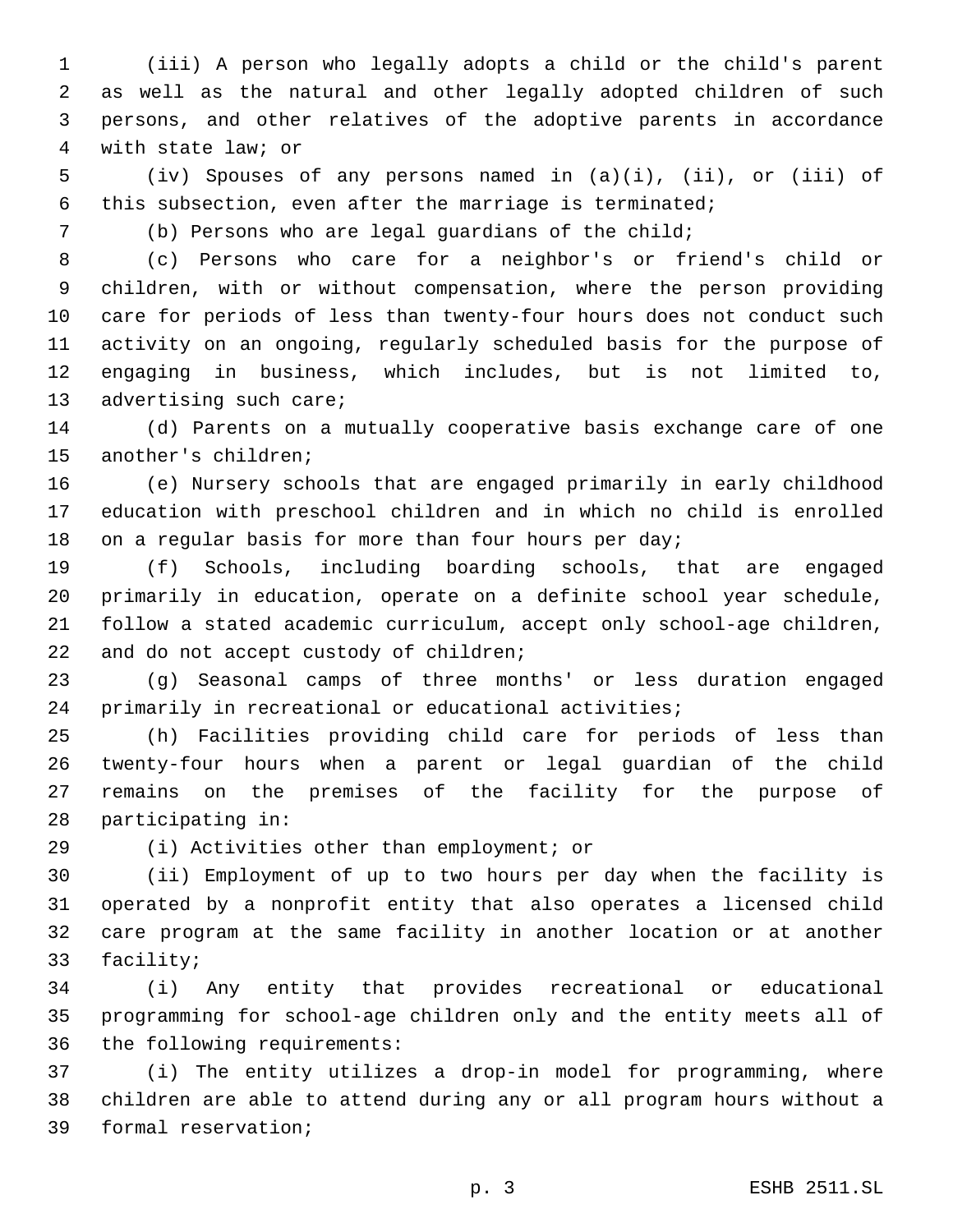(ii) The entity does not assume responsibility in lieu of the 2 parent, unless for coordinated transportation;

 (iii) The entity is a local affiliate of a national nonprofit; 4 and

 (iv) The entity is in compliance with all safety and quality 6 standards set by the associated national agency;

 (j) A program operated by any unit of local, state, or federal government or an agency, located within the boundaries of a federally 9 recognized Indian reservation, licensed by the Indian tribe;

 (k) A program located on a federal military reservation, except where the military authorities request that such agency be subject to 12 the licensing requirements of this chapter;

 (l) A program that offers early learning and support services, such as parent education, and does not provide child care services on 15 a regular basis.

 (3) "Applicant" means a person who requests or seeks employment 17 in an agency.

 (4) "Conviction information" means criminal history record information relating to an incident which has led to a conviction or 20 other disposition adverse to the applicant.

(5) "Department" means the department of early learning.

(6) "Director" means the director of the department.

 (7) "Early achievers" means a program that improves the quality of early learning programs and supports and rewards providers for 25 their participation.

 (8) "Early childhood education and assistance program contractor" means an organization that provides early childhood education and assistance program services under a signed contract with the 29 department.

 (9) "Early childhood education and assistance program provider" means an organization that provides site level, direct, and high quality early childhood education and assistance program services under the direction of an early childhood education and assistance 34 program contractor.

 (10) "Early start" means an integrated high quality continuum of early learning programs for children birth-to-five years of age. Components of early start include, but are not limited to, the 38 following:

(a) Home visiting and parent education and support programs;

(b) The early achievers program described in RCW 43.215.100;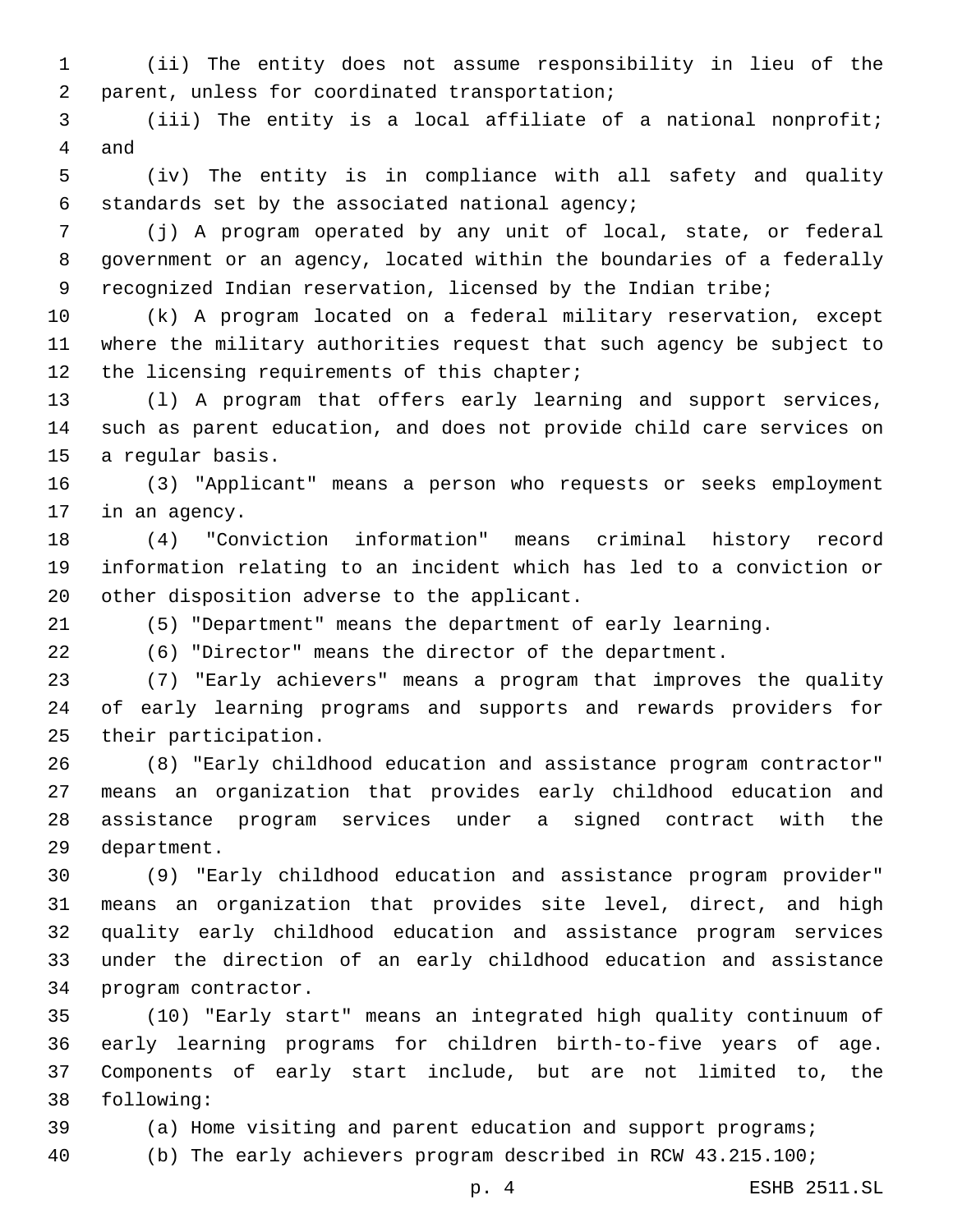(c) Integrated full-day and part-day high quality early learning 2 programs; and

 (d) High quality preschool for children whose family income is at or below one hundred ten percent of the federal poverty level.

 (11) "Education data center" means the education data center established in RCW 43.41.400, commonly referred to as the education 7 research and data center.

 (12) "Employer" means a person or business that engages the services of one or more people, especially for wages or salary to 10 work in an agency.

 (13) "Enforcement action" means denial, suspension, revocation, modification, or nonrenewal of a license pursuant to RCW 43.215.300(1) or assessment of civil monetary penalties pursuant to 14 RCW 43.215.300(3).

 (14) "Extended day program" means an early childhood education and assistance program that offers early learning education for at least ten hours per day, a minimum of two thousand hours per year, at least four days per week, and operates year-round.

 (15) "Full day program" means an early childhood education and assistance program that offers early learning education for a minimum 21 of one thousand hours per year.

 (16) "Low-income child care provider" means a person who administers a child care program that consists of at least eighty percent of children receiving working connections child care subsidy.

 (17) "Low-income neighborhood" means a district or community where more than twenty percent of households are below the federal 27 poverty level.

 (18) "Negative action" means a court order, court judgment, or an adverse action taken by an agency, in any state, federal, tribal, or foreign jurisdiction, which results in a finding against the applicant reasonably related to the individual's character, suitability, and competence to care for or have unsupervised access to children in child care. This may include, but is not limited to:

(a) A decision issued by an administrative law judge;

 (b) A final determination, decision, or finding made by an agency 36 following an investigation;

 (c) An adverse agency action, including termination, revocation, or denial of a license or certification, or if pending adverse agency action, the voluntary surrender of a license, certification, or 40 contract in lieu of the adverse action;